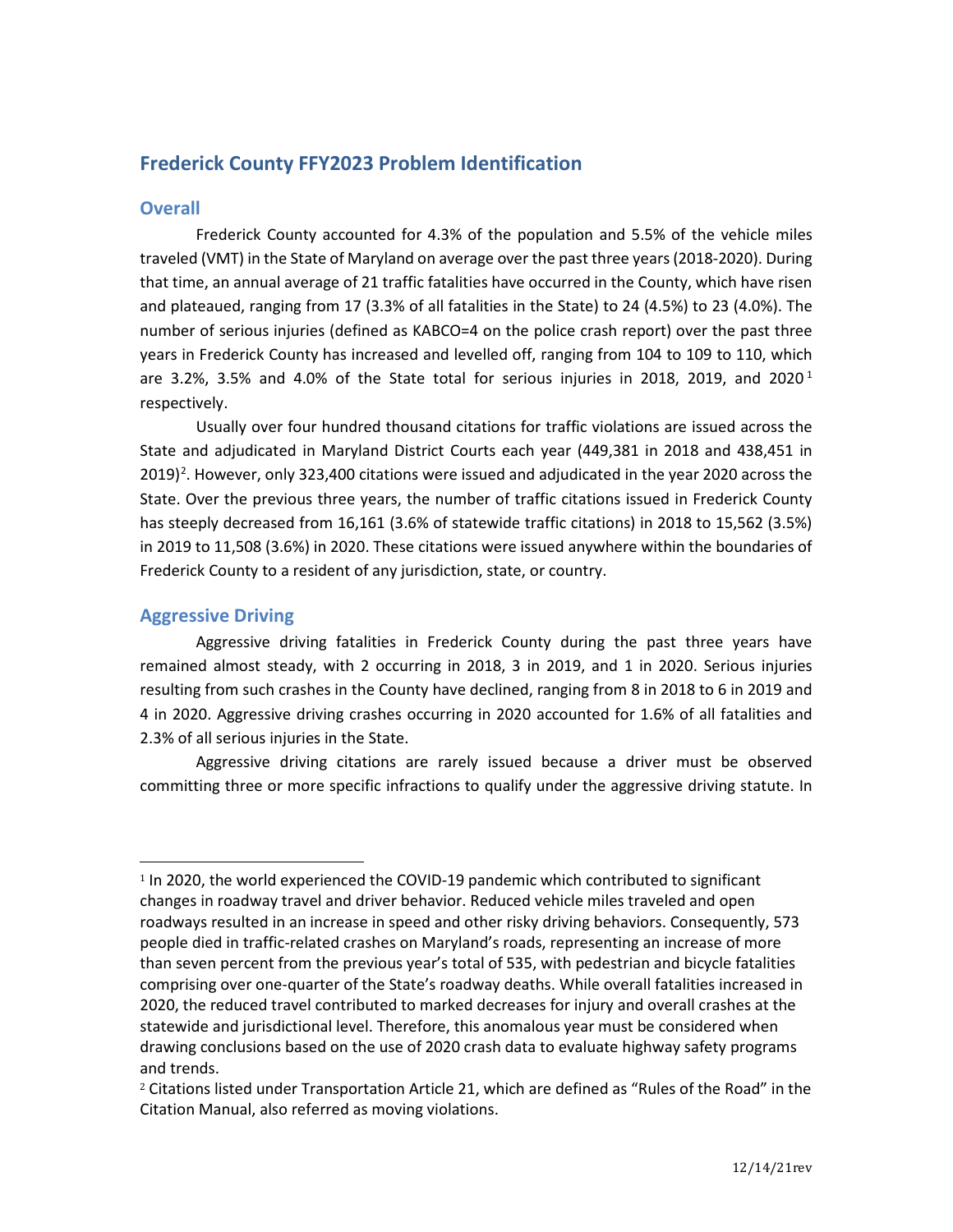Maryland, 793 such citations were issued on average over the past three years. Of those, an average of 32 were issued in Frederick County (28 in 2018, 39 in 2019, and 29 in 2020).

## **Distracted Driving**

Since 2018, there have been an annual average of about 12 distracted driving fatalities occurring in Frederick County. In 2020, distracted driving in the County added 14 deaths to the State's distracted driving fatalities, a point on a trend that has increased and leveled off over the previous three years (7 in 2018 and 15 in 2019). Serious injuries resulting from distracted driving crashes in the County have seen an increase over the past three years, from 56 in 2018 (3.5% of all distracted driving serious injuries in the State) to 59 in 2019 (3.9% of all) to 66 in 2020 (5.4% of all). In 2020, 60.9% of all fatalities and 60.0% of all serious injuries recorded in Frederick County resulted from distracted driving crashes.

Distracted driving citations issued in Maryland during the past three years have decreased significantly, ranging from 33,655 in 2018 to 33,978 in 2019 and 19,450 in 2020. During the same period, distracted driving citations issued in Frederick County have been alternating, ranging from 1,426 in 2018 to 1,571 in 2019 and 724 in 2020. As a proportion of the distracted driving citations issued statewide, those handed out in the County accounted for 4.2% in 2018, 4.6% in 2019 and 3.7% in 2020.

### **Impaired Driving**

Over the past three years, an average of 5 impaired driving fatalities occurred per year in Frederick County. Fatalities from such crashes have remained almost steady, ranging from 4 (2.8% of all impaired driving fatalities in Maryland) in 2018 to 6 (3.9% of all) in 2019 to 5 (4.1% of all) in 2020. Serious injuries resulting from such crashes in the County over the same time period have been increasing, ranging from 19 in 2018 (4.1% of all impaired driving serious injuries in the State) to 24 in 2019 (4.9% of all) to 26 in 2020 (5.8% of all). In 2020, 21.7% of all fatalities and 23.6% of all serious injuries in Frederick County resulted from impaired driving crashes, compared to 21.1% of all fatalities and 16.4% of all serious injuries from impaired driving crashes occurring throughout the State.

Impaired driving relates to driving while impaired by alcohol and/or drugs or controlled dangerous substances. Several citations may be issued at the point of an encounter with an impaired driver. Therefore, all judicial figures related to impaired driving will be quantified using arrests, not individual citations. Impaired driving arrests have steeply decreased in Maryland over the past three years, from 18,403 in 2018 to 18,279 in 2019 to 13,651 in 2020. During the same period, impaired driving arrests have risen and fallen in Frederick County, ranging from 681 in 2018 to 800 in 2019 to 647 in 2020. As a proportion of impaired driving arrests in the State, the number of impaired driving arrests in the County accounted for 3.7% in 2018, 4.4% in 2019, and 4.7% in 2020. Of the impaired arrests in the County in 2020, 2.3% were of older drivers (ages 65+) while 3.4% were of younger drivers (ages 16-20).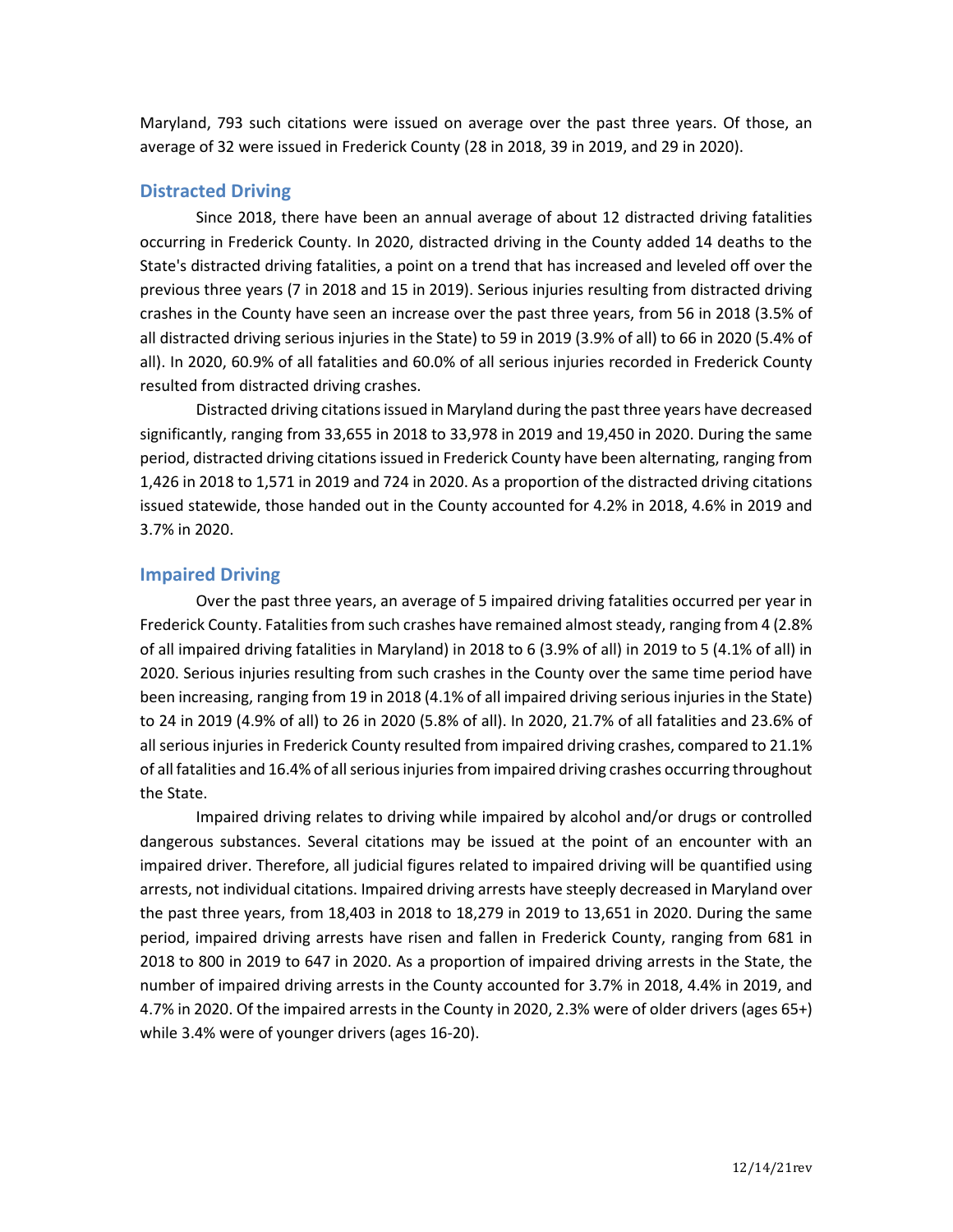### **Speeding**

During the past three years, Frederick County averaged 3 speeding related fatalities per year, which have increased over that time: 1 in 2018, 3 in 2019, and 6 in 2020. Serious injuries resulting from such crashes in the County over the past three years have remained almost steady, ranging from 9 in 2018 to 9 in 2019 and 11 in 2020. In 2020, 5.5% of statewide speeding related fatalities and 3.7% of statewide speeding related serious injuries resulted from crashes in Frederick County. Over the same year, 26.1% of all fatalities and 10.0% of all serious injuries recorded in Frederick County were the result of crashes involving driving speed.

Speeding citations are very common even though those adjudicated through the District Court do not include automated enforcement. Speeding citations issued in Frederick County have steeply decreased over the past three years, with 8,333 (4.3% of statewide speeding citations), 6,891 (3.8% of statewide), and 5,158 (3.4% of all) issued in 2018, 2019, and 2020, respectively. Statewide speeding citations have steeply decreased over the same three years: 195,649, 182,213, and 151,419. Speeding citations comprised 44.8% of all Frederick County citations in 2020.

#### **Non-motorists**

Non-motorists are defined here as pedestrians (on foot) and bicyclists. Pedestrian fatalities in Frederick County have leveled after a decrease over the previous three years, from 4 (2018) to 1 (2019) to 2 (2020), while serious injuries have decreased, ranging from 9 (2018) to 10 (2019) to 4 (2020). The occurrence of bicyclist fatalities in Frederick County has been rare, with 0 in 2018, 1 in 2019, and 0 in 2020, while serious injuries to bicyclists have remained almost steady, ranging from 3 in 2018 to 3 in 2019 to 1 in 2020.

Very few non-motorist citations are issued throughout the State, to either the pedestrian or the motor vehicle driver. Typically, more violations are issued to drivers, and in Frederick County 5 were issued to drivers against pedestrians or bicyclists in 2020, while 0 were issued to pedestrians or bicyclists that year. As a proportion of statewide totals (933 and 235), those numbers represent 0.5% and 0.0%, respectively, in 2020.

### **Motorcycles**

Motorcycle rider fatalities have increased and leveled off over the past three years in Frederick County, ranging from 2 (2018) to 6 (2019) to 6 (2020). Serious injuries to motorcyclists have been increasing, ranging from 12 (2018) to 15 (2019) to 22 (2020). The 2020 figures account for 7.7% of motorcycle rider fatalities and 7.0% of rider serious injuries that occurred in the State.

Maryland has had a universal helmet law in place for several decades, consequently the incidence of unhelmeted motorcyclists involved in a crash is low. The State has averaged 7 unhelmeted motorcycle rider fatalities per year over the past three years, therefore, unhelmeted motorcycle fatalities in Frederick County have been steady (an average of 1 per year). However, 2 seriously injured riders in Frederick County were unhelmeted in 2020, which is 2.3% of the State total (compared to 3 in 2018 and 5 in 2019).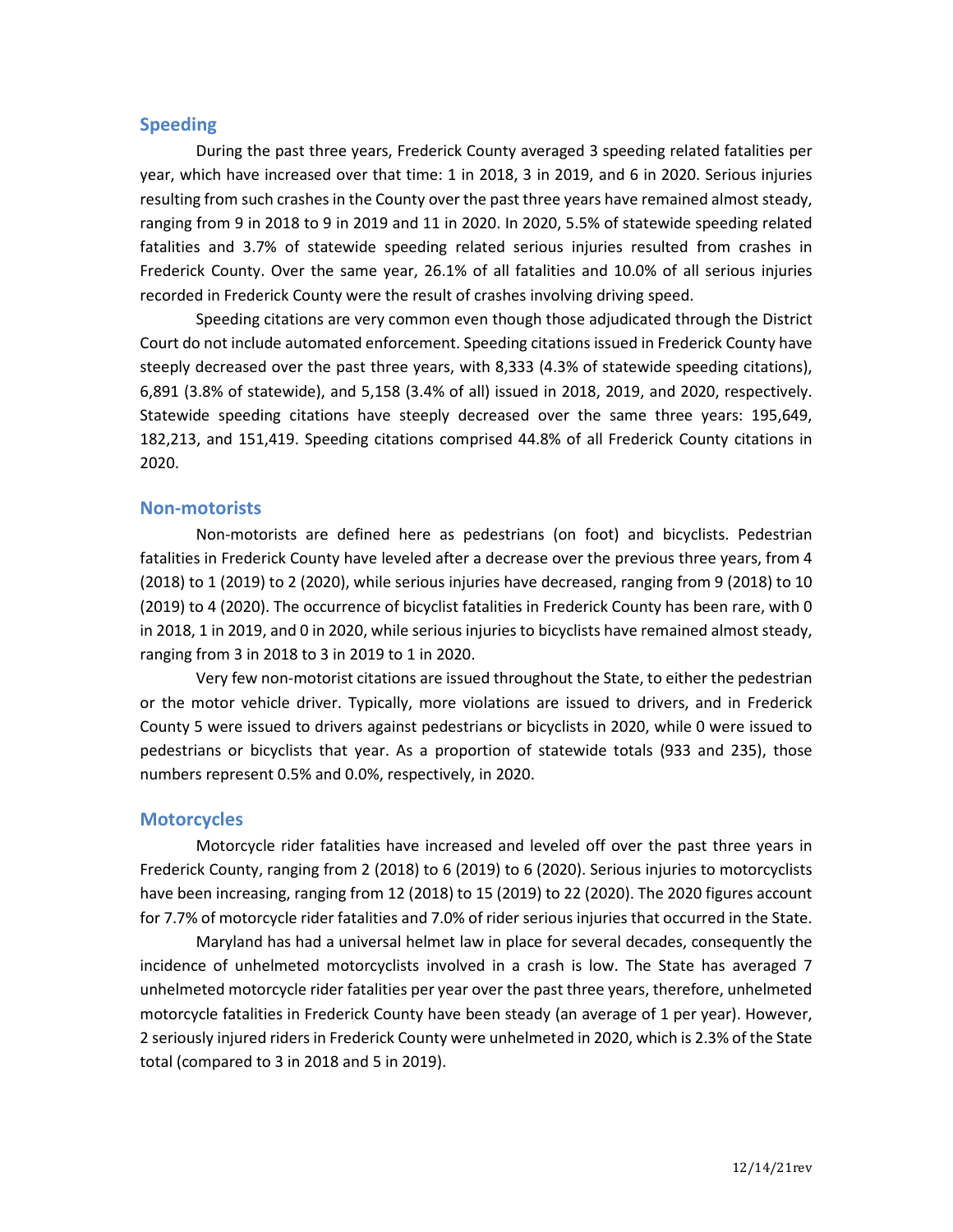### **Older Drivers**

In Maryland, older driver safety programs focus on drivers of age 65 years or older. The data presented here on fatalities and serious injuries include any person involved in a crash with an older driver. Older drivers were involved in crashes that resulted in an average of 94 fatalities in Maryland each year (85 in 2018, 105 in 2019 and 91 in 2020). During that time, serious injuries resulting from these crashes in Maryland have seen a significant decrease, ranging from 518 in 2018 to 512 in 2019 to 381 in 2020. Fatal crashes involving older drivers in Frederick County averaged 6 over the same period (ranging from 7 in 2018, 6 in 2019 to 5 in 2020). Further, serious injuries resulting from these crashes in the County have risen and fallen, ranging from 19 in 2018, 22 in 2019 to 11 in 2020.

A total of 10,971 citations for moving violations or restraint usage were issued to drivers of age 65+ in Maryland in 2020. Over the past three years, the number of traffic citations issued to older drivers in Frederick County has trended up then down from 664 (3.9% of those issued statewide) in 2018 to 668 (3.8%) in 2019 to 434 (4.0%) in 2020.

### **Young Drivers**

In Maryland, young driver safety programs focus on individuals between ages 16 and 20. The data presented here on fatalities and serious injuries include any person involved in a crash with a young driver. Young drivers were involved in crashes that resulted in an average of 52 fatalities in Maryland each year (54 in 2018, 46 in 2019, and 56 in 2020). During that time, serious injuries resulting from these crashes in Maryland have fluctuated, ranging from 384 in 2018 to 407 in 2019 to 345 in 2020. In 2020 there were 4 fatalities involving young drivers in Frederick County, a number that has risen and plateaued over time, with 1 in 2018 and 3 in 2019. Further, serious injuries due to crashes involving younger drivers have leveled after an increase over the same time period, from 9 in 2018 to 12 in 2019 to 13 in 2020.

A total of 35,236 citations for moving violations or restraint usage were issued to drivers of age 16-20 in Maryland in 2020. Over the past three years, the number of traffic citations issued to younger drivers in Frederick County has decreased significantly: 1,664 (4.0% of those issued statewide), 1,553 (3.8%), and 1,248 (3.5%) in 2018, 2019, and 2020, respectively.

### **Occupant Protection**

An unrestrained occupant is defined as a child under the age of eight not reported to be restrained in a child safety seat (which includes harness and booster seats) or a person over the age of eight not reported as restrained by a seat belt while riding in a passenger vehicle or light truck. Unrestrained occupant fatalities have risen and plateaued over the past three years in Frederick County, ranging from 2 (2018) to 7 (2019) to 7 (2020). Serious injuries have been increasing over the same period: 13 (2018) to 23 (2019) to 29 (2020). The 2020 values accounted for 5.5% of the unrestrained fatalities and 7.5% of the unrestrained serious injuries occurring in the State.

In 2020, 16,858 citations were issued statewide for safety equipment violations(including seat belt violations and child safety seat violations), which was a much lower total when compared